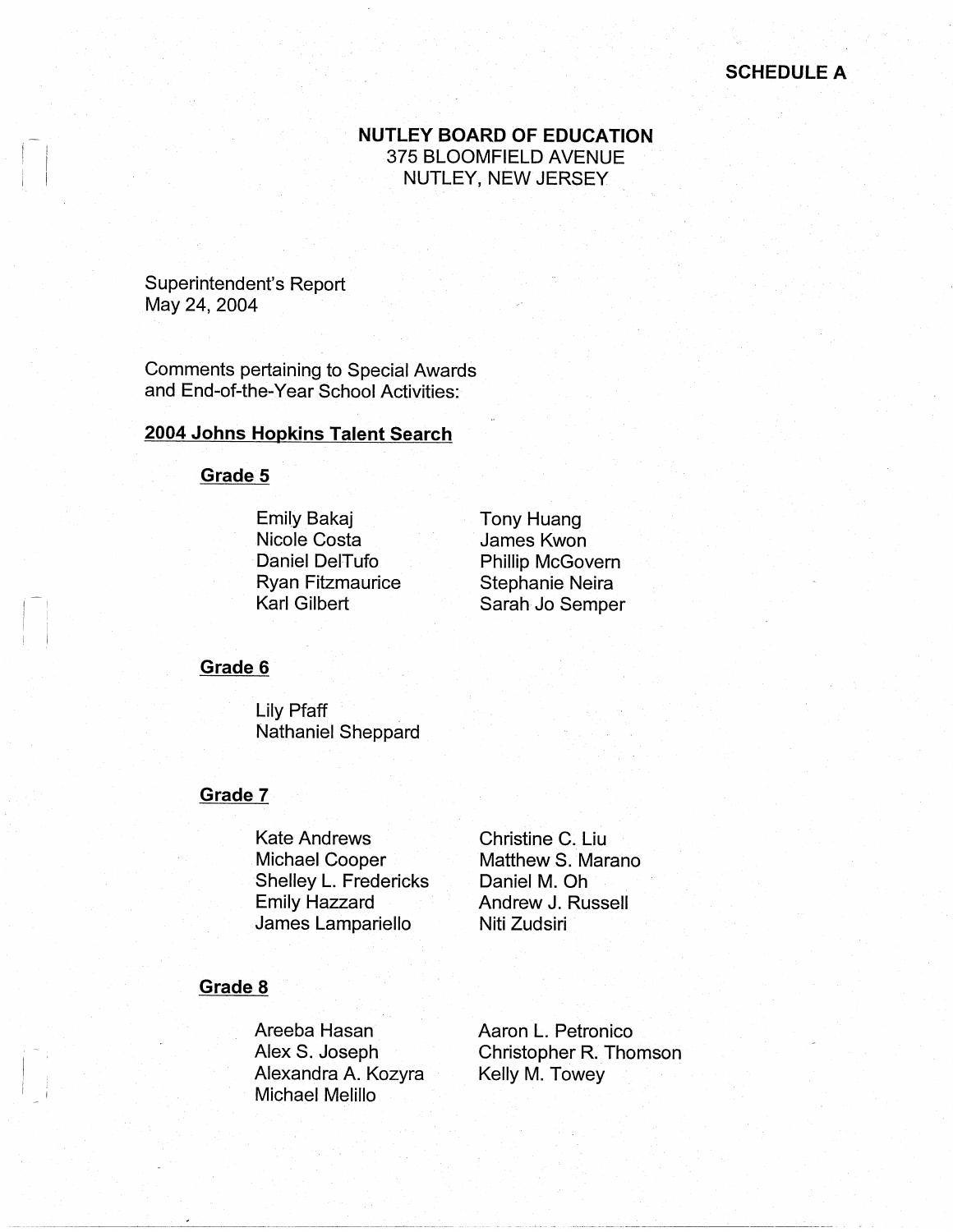# **State Award** - **Invitation to CTY Awards Ceremony**

Kate Andrews Shelley L. Fredericks Emily G. Hazzard James Lampariello

Matthew S. Marano Daniel M. Oh Aaron L. Petronico Andrew J. Russell Christopher R. Thomson

# **North Central Nev/Jersey Division of Mathcounts Competition**

Kyle Fader David Falcone Michael Melillo

James Lampariello Aaron Petronico Michael Rombola

## **Recognition for Outstanding work as Student Editor of the Board of Education Newsletter "Education in Nutley"**

Jessica Stivale

### **Comments Pertaining to Winter Sports Special Awards:**

#### **GIRLS BASKETBALL**

I -I  $\mathbf{r}$ 

| <b>Gina Pollitt</b><br>2003/2004   | -1 <sup>st</sup> Team - NNJIL        |
|------------------------------------|--------------------------------------|
| <b>Stephanie Ross</b><br>2003/2004 | -1 <sup>st</sup> Team - NNJIL        |
| <b>WINTER TRACK</b>                |                                      |
| Megan Williams<br>2003/2004        | $-1st$ Team – All County – 3200m run |
| Jeffrey Klatsky<br>2003/2004       | $-1st$ Team - NNJIL - 1000m run      |

Gerard Tucci 2003/2004

 $-1$ <sup>st</sup> Team - NNJIL - Shot Put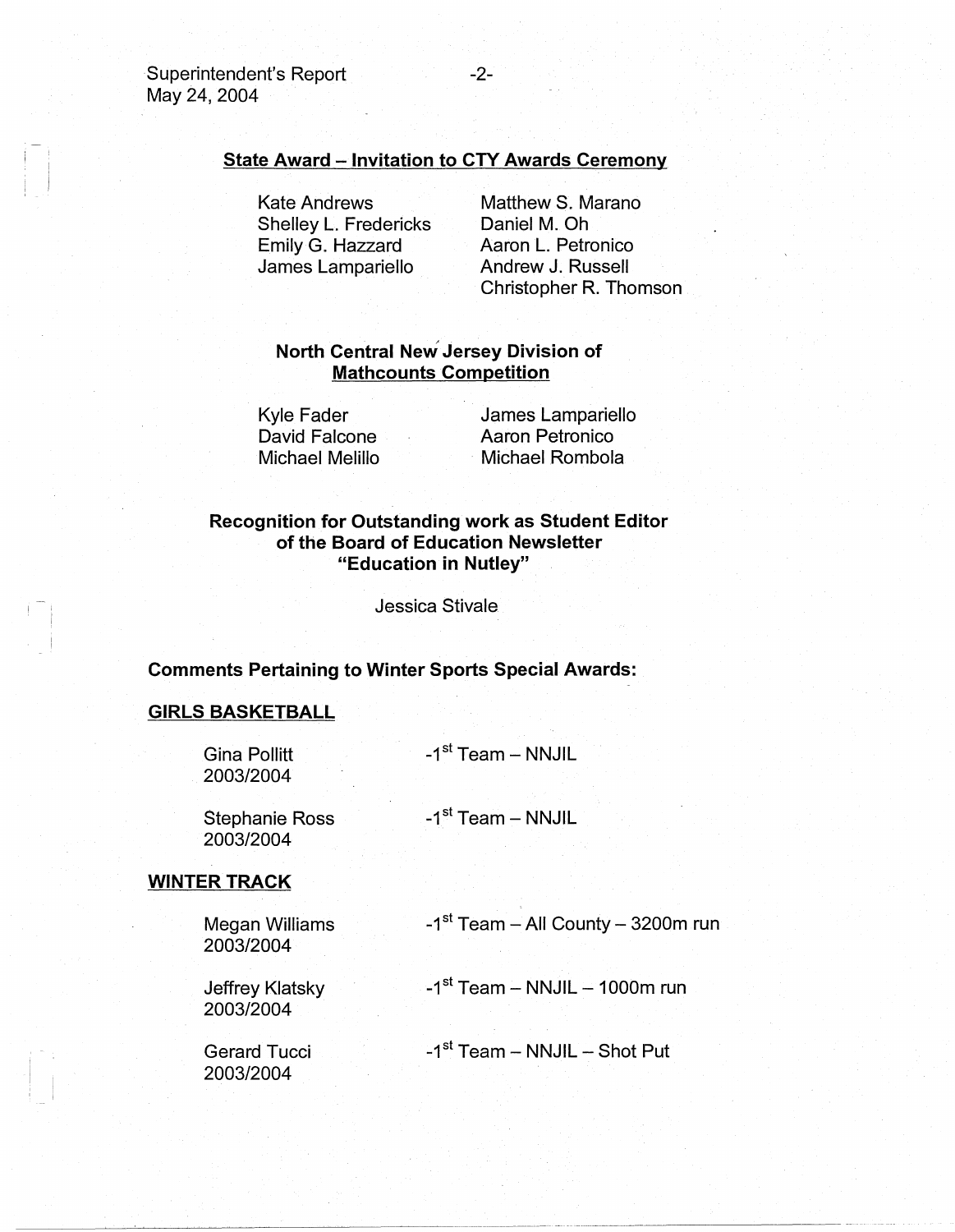Superintendent's Report 43-May 24, 2004

# **BOWLING**

<sup>I</sup>I

Christian Garcia 2003/2004

 $-1<sup>st</sup>$  Team - NNJIL

Kristen Schallis 2003/2004

-1<sup>st</sup> Team - NNJIL

Brianna Balkin 2003/2004

 $-1<sup>st</sup>$  Team - NNJIL

Emily Cibelli 2003/2004

-1<sup>st</sup> Team - NNJIL

# **2003/2004 GIRLS BOWLING TEAM NNJIL CHAMPIONS A DIVISION NUTLEY HIGH SCHOOL Head Coach: Mr. George Ackerman**

Brianna Balkin Jennifer Boyko Emily Cibelli Jennifer Conte Kimberly Domantay Bernadette Espiritu Renee Gialanella Lauren Machese Nikita Penett Kristen Schallis

# **WRESTLING**

| John Dinan                    | -1 <sup>st</sup> Team - NNJIL                  |
|-------------------------------|------------------------------------------------|
| 2003/2004                     | -1 <sup>st</sup> Place - Bloomfield Tournament |
| Michael Maffucci<br>2003/2004 | $-1st$ Team – NNJIL                            |
| Charles O'Mara<br>2003/2004   | $-1st$ Team – NNJIL                            |
| <b>Steven Armstrong</b>       | -1 <sup>st</sup> Place – Essex County Champion |
| 2003/2004                     | -1 <sup>st</sup> Place – District Champion     |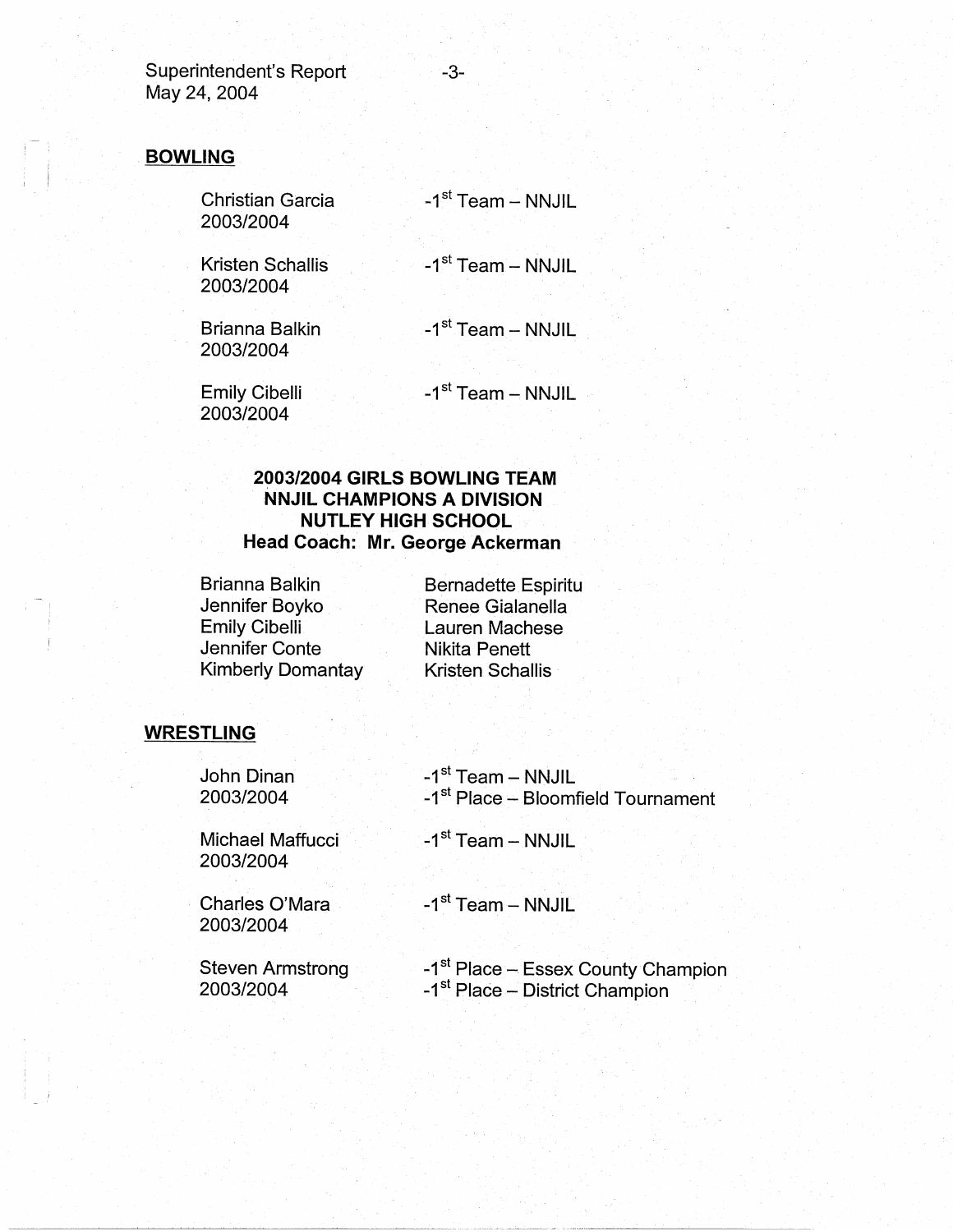Superintendent's Report May 24, 2004

 $\mathbf{I} = \mathbf{I}$ 

# **WRESTLING CONTINUED**

# **2003/2004 WRESTLING TEAM NNJIL CHAMPIONS A DIVISION NUTLEY HIGH SCHOOL Head Coach: Mr. Carmen LoRe Assistant Coaches: Christopher Chern Patrick Algieri**

Christopher Abbaleo Steven Armstrong Bokole Braun David Canubida Charles Carella Jason Cruz Kyle D'Amato John Dinan Michael Esposito Christopher Konel Robert Lubertazzi

Anthony Luzzi Anthony Maurillo Michael Maffucci Matthew McQuillen Anthony Moscaritola Matthew Murphy Charles O'Mara Samuel Pobanz Lucas Porter Louis Ritacco Daniel Roche Victor Sabourin

#### **Informational Items:**

| • Junior Olympics/Patrol Picnic                                     | May          | 27<br>May 28(rain date)                       |
|---------------------------------------------------------------------|--------------|-----------------------------------------------|
| Memorial Day<br>$\bullet$                                           | May          | -31                                           |
| • NHS Spring Athletic Awards &<br><b>Student Activities Program</b> | June         | 1-7:30 p.m.                                   |
| • Elementary Academically Speaking<br><b>Franklin Middle School</b> | June         | $2 - 6:00 p.m.$                               |
| • D.A.R.E. Picnic                                                   | June<br>June | 3 - 10:00 a.m. - 3:00 p.m.<br>4 - (rain date) |
| $\bullet$<br><b>NHS Senior Scholastic Awards</b><br>Program         | June         | $8 - 7:30$ p.m.                               |